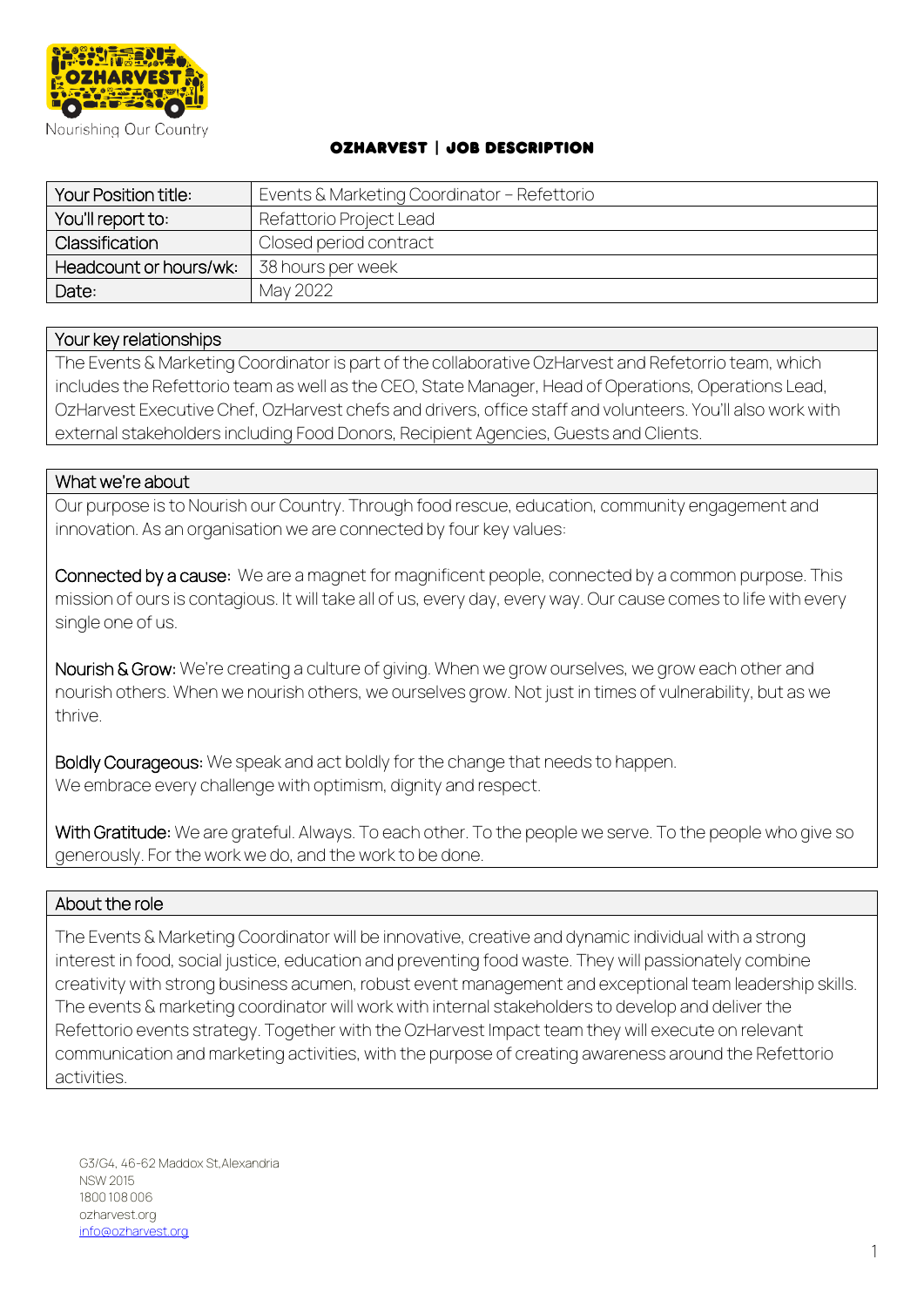

Nourishing Our Country

## Your Key Responsibilities

Be a positive and effective team member and bring the OzHarvest values to life :

- Demonstrate each value in every one of your actions and decisions
- Contribute to the successes of your team by supporting your team mates to be the best they can be
- Communicate honestly and openly at all times

Responsibility Area 1 : Refettorio strategy

- Provide excellent service to all OzHarvest stakeholders
- Support the strategic direction and development of initiatives in line with operational plans
- Innovate and create exciting ways to integrate the community meals model with revenue generating events and activities
- Contribute to a sustainable events and activities program within the Refettorio and with our clients, partners and the public
- Support the Food for Soul and OzHarvest brands to external stakeholders

### Responsibility Area 2 : Event Management

- Work with the Refettorio Project Lead and OzHarvest Operations Lead to develop and deliver the Refettorio events strategy and program, focussing on a combination of community and engagement events and revenue generating, fundraising events
- Contribute to concept development and creative programming of all events
- Work with internal stakeholders as required to deliver OzHarvest or partner events at the Refettorio
- Manage all aspects of events including planning, scheduling, ticketing, budgeting and delivery
- Manage volunteers on site at events as part of the delivery team
- Work with the Impact team as required to create event partnerships with supporters and suppliers
- Work with the Refettorio team including restaurant manager, head chef, sous chef and volunteers to deliver anchor meals and events

### Responsibility Area 3: Marketing & Communications

- Work with the Impact and Communications team to develop the Refettorio social media and communication strategy
- Manage weekly social media postings in line with the social media strategy and guidelines provided
- Collect and share editorial content from the different Refettorio activities
- Support the Refettorio communication and outreach initiatives, such as flyer drops, localised advertising and newsletters.

# Personal Specifications

## **Qualifications**

- Bachelor's degree or equivalent in business or event management or similar
- Current and Valid Police Check
- Ability to gain WWCC if required

G3/G4, 46-62 Maddox St,Alexandria NSW 2015 1800 108 006 ozharvest.org [info@ozharvest.org](mailto:info@ozharvest.org)